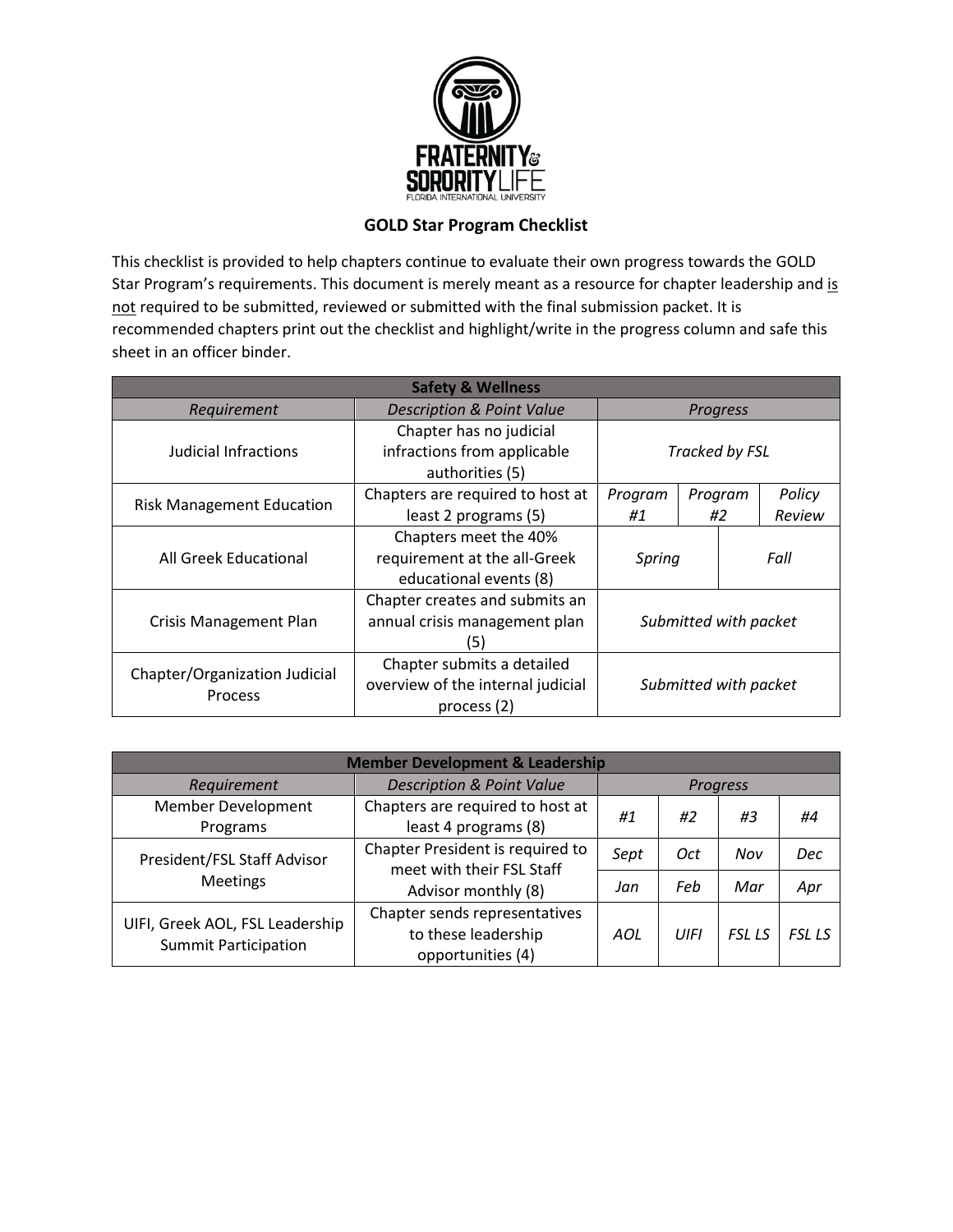| Scholarship       |                                                            |                       |  |  |
|-------------------|------------------------------------------------------------|-----------------------|--|--|
| Requirement       | <b>Description &amp; Point Value</b>                       | Progress              |  |  |
| Chapter GPA       | Chapter meets GPA<br>expectations (10)                     | Tracked by FSL        |  |  |
| Academic Plan     | Chapter creates and submits an<br>annual academic plan (4) | Submitted with packet |  |  |
| Scholarship Chair | Chapters has a Scholarship<br>Chair/officer (8)            | Submitted with packet |  |  |

| <b>University &amp; Community Relations</b> |                                                                               |                       |      |
|---------------------------------------------|-------------------------------------------------------------------------------|-----------------------|------|
| Requirement                                 | <b>Description &amp; Point Value</b>                                          | <b>Progress</b>       |      |
| <b>Mission Goals and Initiatives</b>        | Chapter demonstrates a<br>commitment to living<br>FIU/organization values (4) | Submitted with packet |      |
| <b>Governing Council Participation</b>      | Chapter actively attends<br>governing council's general<br>body meetings (2)  | Spring                | Fall |
| Presidents' Roundtable<br>Attendance        | Chapter actively attends<br>monthly Presidents'<br>Roundtables (2)            | Spring                | Fall |
| Engage Implementation                       | Chapter consistently uses<br>Engage (2)                                       | Tracked by FSL        |      |

| <b>Chapter Operations</b>         |                                                                                   |                       |  |  |
|-----------------------------------|-----------------------------------------------------------------------------------|-----------------------|--|--|
| Requirement                       | <b>Description &amp; Point Value</b>                                              | Progress              |  |  |
| <b>Roster Submission</b>          | Chapter correctly submits<br>rosters by deadline (4)                              | Tracked by FSL        |  |  |
| <b>Outstanding Balance</b>        | Chapter has no outstanding<br>balance to FSL or to their<br>governing council (2) | Tracked by FSL        |  |  |
| <b>Good Standing</b>              | Chapter is in good standing with<br>their national organization (1)               | Submitted with packet |  |  |
| <b>Officer Transition Retreat</b> | Chapter hosts an annual officer<br>transition (3)                                 | Submitted with packet |  |  |